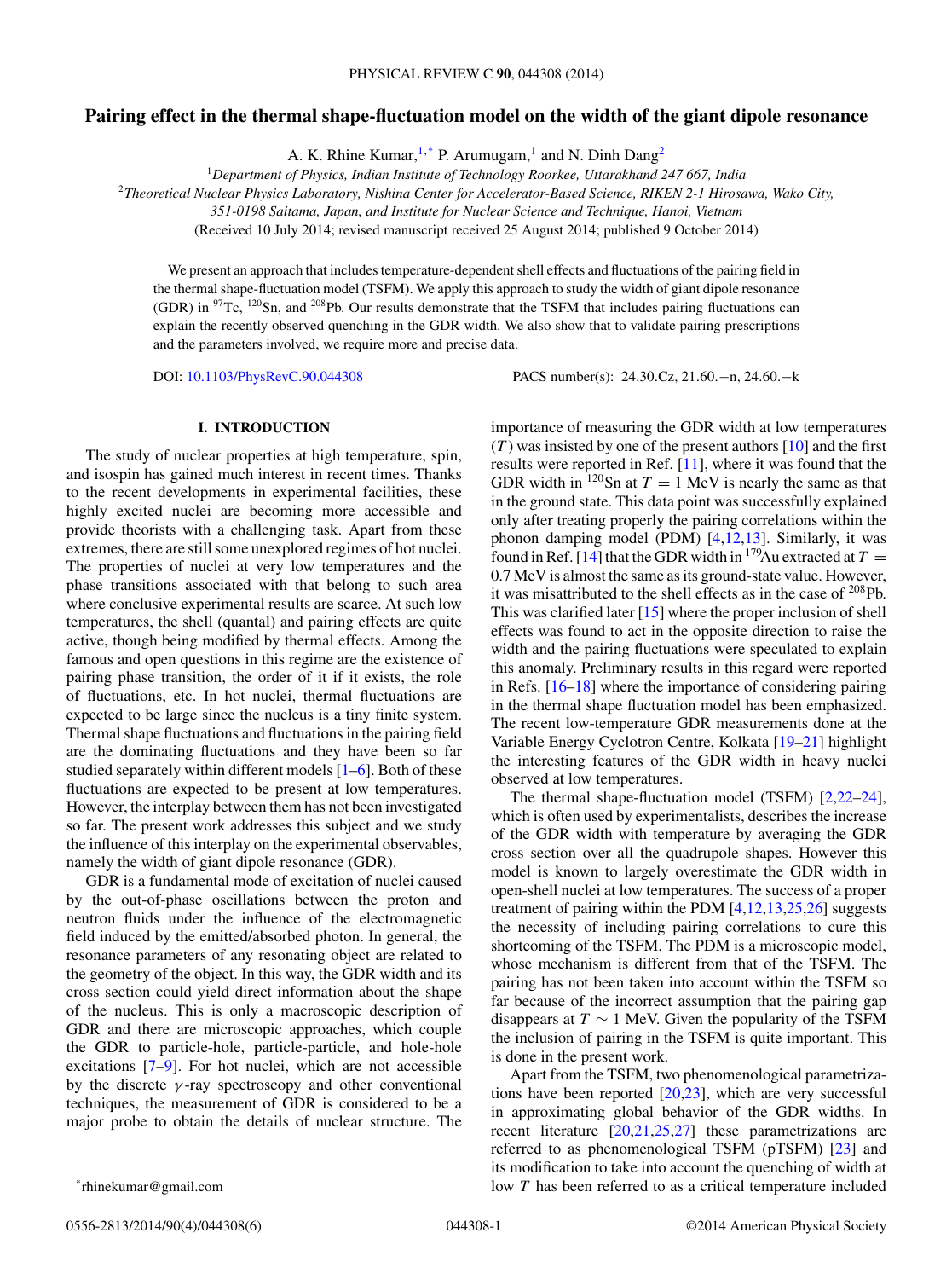<span id="page-1-0"></span>fluctuation model (CTFM)  $[20]$ . It has to be noted that these empirical formulas, constructed to mimic the results of TSFM, should not be confused with the TSFM itself. The pTSFM and CTFM are merely phenomenological parametrizations based on empirical data, which has neither microscopic nor macroscopic foundation.

It is interesting to note that, although both the PDM and CTFM give results consistent with the measurements of the GDR width in  $97$ Tc [\[25\]](#page-5-0), these two models are quite different from the TSFM. It is indeed mentioned in Ref. [\[25\]](#page-5-0) that it would be interesting to compare the data with TSFM by including the effect of thermal pairing.

Here we employ the thermal fluctuation model built on Nilsson-Strutinsky calculations with a macroscopic approach to GDR and examine the inclusion of the fluctuations in the pairing field. In Refs. [\[28,29\]](#page-5-0) the same Hamiltonian was used to generate the free energy as well as the GDR observables in a consistent way, which led to a slow thermal damping of GDR width when compared to the experimental results. The formalism adopted in the present work is well tested to reproduce several GDR observations at higher temperatures [\[2,15,](#page-4-0)[30\]](#page-5-0). This formalism is extended to include thermal pairing and our results are discussed in the forthcoming sections.

#### **II. THEORETICAL FRAMEWORK**

The present theoretical approach is explained below in threefold within the models for (i) deformation energy calculations, (ii) relating the shapes to GDR observables, and (iii) considering the fluctuations due to thermal effects in finite systems.

#### **A. Deformation energy calculations**

Here we follow the finite temperature Nilsson-Strutinsky method [\[2\]](#page-4-0). The total free energy ( $F_{\text{TOT}}$ ) at a fixed deformation is calculated using the expression

$$
F_{\text{TOT}} = E_{\text{LDM}} + \sum_{p,n} \delta F. \tag{1}
$$

The liquid-drop energy  $(E_{LDM})$  is calculated by summing up the Coulomb and surface energies corresponding to a triaxially deformed shape defined by the deformation parameters  $\beta$ and  $\gamma$ . The shell correction ( $\delta F$ ) is obtained with exact temperature dependence [\[2\]](#page-4-0) using the single-particle energies given by the triaxial Nilsson model. While considering the pairing fluctuations, the nucleus is assumed to behave as a grand canonical ensemble (GCE), which allows fluctuations in particle number [\[31\]](#page-5-0). The corresponding free energy is determined as

$$
F = \langle H_0 \rangle - \lambda N - TS,
$$
 (2)

where  $H_0$  is the nuclear Hamiltonian, which is independent of temperature,  $\lambda$  is the chemical potential, N is the particle number,  $T$  is the temperature, and  $S$  is the entropy. The above expression can be expanded to

$$
F = \sum_{i} (e_i - \lambda - E_i) - 2T \sum_{i} \ln[1 + \exp(-E_i/T)] + \frac{\Delta^2}{G},
$$
\n(3)

where  $e_i$  are the single-particle energies obtained by diagonalizing  $H_0$  with a harmonic oscillator basis comprising the first 12 major shells,  $E_i = \sqrt{(e_i - \lambda)^2 + \Delta^2}$  are the quasiparticle energies, and  $\Delta$  is the pairing gap obtained by solving the temperature-dependent BCS equations [\[32\]](#page-5-0) by assuming a constant pairing strength given by [\[33\]](#page-5-0)  $G_{p,n} =$  $[19.2 \pm 7.4(N - Z)]/A^2$ . The smoothed free energy, in the Strutinsky way, can be written as

$$
\widetilde{F} = 2 \sum_{i} (e_i - \lambda) \widetilde{n}_i - 2T \sum_{i} \widetilde{s}_i
$$

$$
+ 2\gamma_s \int_{-\infty}^{\infty} \widetilde{f}(x) x \sum_{i} n_i(x) dx - \frac{\Delta^2}{G} \tag{4}
$$

with the third term included to give better plateau condi-tions [\[2\]](#page-4-0). Here  $\tilde{f}(x)$  is the averaging function given by

$$
\widetilde{f}(x) = \frac{1}{\sqrt{\pi}} \exp(-x^2) \sum_{m=0}^{p} C_m H_m(x);
$$
 (5)

 $C_m = (-1)^{m/2}/[2^m(m/2)!]$  if m is even and  $C_m = 0$  if m is odd;  $x = (e - e_i)/\gamma_s$ ,  $\gamma_s$  is the smearing parameter satisfying the plateau condition  $d\widetilde{F}/dy_s = 0$ ; p is the order of smearing, and  $H_m(x)$  are the Hermite polynomials. The averaged occu- $\int_{-\infty}^{\infty} \widetilde{f}(x) n_i(x) dx$  and  $\widetilde{s}_i = \int_{-\infty}^{\infty} \widetilde{f}(x) s_i(x) dx$ , respectively. pation numbers and single-particle entropies are given by  $\widetilde{n}_i =$ The quasiparticle occupation numbers at finite temperature  $T$ is given by  $n_i^T = [1 + \exp(E_i/T)]^{-1}$ , so that the total entropy can be written as

$$
S = 2 \sum_{i} s_{i}
$$
  
=  $-2 \sum_{i} [n_{i}^{T} \ln n_{i}^{T} + (1 - n_{i}^{T}) \ln (1 - n_{i}^{T})].$  (6)

For calculations without pairing ( $\Delta = 0$ ), we consider the canonical ensemble (CE) for which the expression for free energy reduces to those given in Ref. [\[2\]](#page-4-0).

## **B. Nuclear shapes and GDR observables**

The nuclear shapes are related to the GDR observables using a model [\[2](#page-4-0)[,34,35\]](#page-5-0) comprising an anisotropic harmonic oscillator potential with separable dipole-dipole interaction. In this formalism the GDR Hamiltonian can be written as

$$
H = H_{\text{osc}} + \eta D^{\dagger} D + \chi P^{\dagger} P, \tag{7}
$$

where  $H_{\text{osc}}$  stands for the anisotropic harmonic oscillator Hamiltonian, the parameter  $\eta$  characterizes the isovector component of the neutron and proton average fields, and  $\chi$ denotes the strength of the pairing interaction. The pairing interaction changes the oscillator frequencies  $[\omega_v^{\text{osc}}(v = x, y, z)]$ resulting in the new set of frequencies  $\omega_v = \omega_v^{\text{osc}} - \chi \omega_t^P$ , where  $\omega^P = (\frac{Z\Delta_P + N\Delta_N}{Z+N})^2$  with  $\chi$  having the units of MeV<sup>-1</sup>. Alternatively, the role of pairing is to renormalize the dipoledipole interaction strength such that  $\eta = \eta_0 - \chi_0 \sqrt{T} \omega^P$  with  $\chi_0$  having the units of MeV<sup>-5/2</sup>.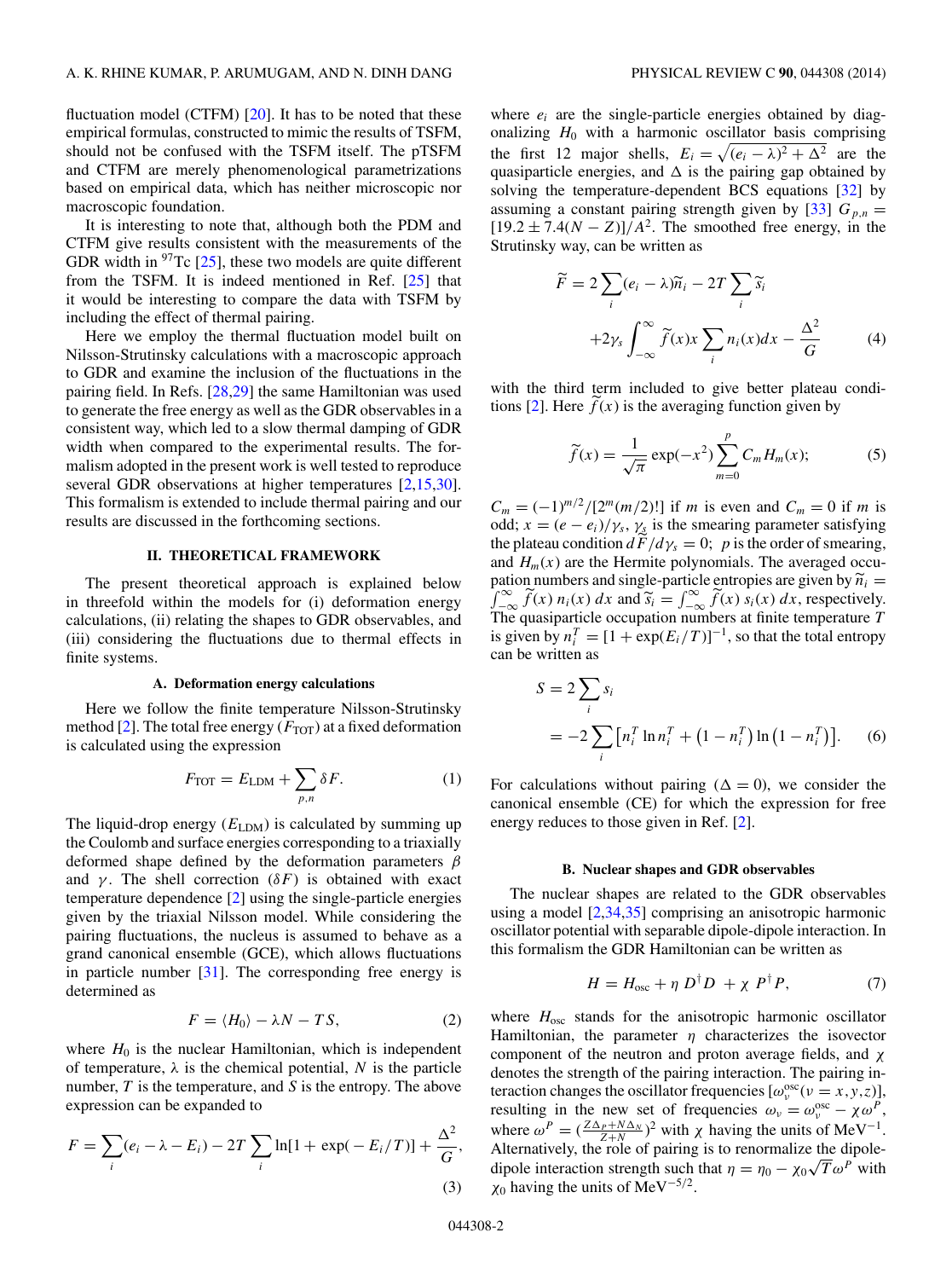Including the dipole-dipole and pairing interactions, the GDR frequencies in the laboratory frame are obtained as

$$
\widetilde{\omega}_z = (1 + \eta)^{1/2} \omega_z, \tag{8}
$$

$$
\widetilde{\omega}_{2,3} = \left\{ (1+\eta) \frac{\omega_y^2 + \omega_x^2}{2} \pm \frac{1}{2} \{ (1+\eta)^2 (\omega_y^2 - \omega_x^2)^2 \}^{1/2} \right\}^{1/2}.
$$
\n(9)

With the pairing field, the GDR Hamiltonian has to be redefined, which will affect the oscillator frequencies. The GDR cross section is constructed as a sum of Lorentzians given by

$$
\sigma(E_{\gamma}) = \sum_{i} \frac{\sigma_{mi}}{1 + \left(E_{\gamma}^{2} - E_{mi}^{2}\right)^{2} / E_{\gamma}^{2} \Gamma_{i}^{2}},
$$
(10)

where  $E_m$ ,  $\sigma_m$ , and  $\Gamma$  are the resonance energy, peak cross section and full width at half maximum, respectively. Here i represents the number of components of the GDR and is determined from the shape of the nucleus  $[34–36]$ .  $\Gamma_i$ is assumed to depend on the centroid energy through the relation [\[37\]](#page-5-0)  $\Gamma_i \approx 0.026 E_i^{1.9}$ . The peak cross section  $\sigma_m$  is given by [\[2\]](#page-4-0)

$$
\sigma_m = 60 \frac{2}{\pi} \frac{NZ}{A} \frac{1}{\Gamma} (1 + \alpha), \tag{11}
$$

where  $\Gamma$  is the GDR's full width at half maximum. The parameter  $\alpha$ , which takes care of the sum rule is fixed at 0.3 for all the nuclei. In most of the cases we normalize the peak with the experimental data and hence the choice of  $\alpha$ has a negligible effect on the results. The other parameters  $\eta_0$ (or  $\eta$ ) and  $\chi_0$  (or  $\chi$ ) vary with nuclei so that the experimental width of the GDR built on the ground state is reproduced. The choice for <sup>120</sup>Sn is  $\eta_0 = 2.6$ ,  $\chi_0 = 3.5$  MeV<sup>-5/2</sup> and for <sup>97</sup>Tc it is  $\eta_0 = 2.6$ ,  $\chi_0 = 1.7 \text{ MeV}^{-5/2}$ .

## **C. Fluctuations**

When the nucleus is observed at finite temperature, the effective GDR cross sections carry information on the relative time scales for shape rearrangements [\[1\]](#page-4-0), which lead to shape fluctuations. The general expression for the expectation value of an observable  $\mathcal O$  incorporating such thermal shape fluctuations is given by [\[22\]](#page-5-0)

$$
\langle \mathcal{O} \rangle_{\beta,\gamma} = \frac{\int \mathcal{D}[\alpha] \exp[-F_{\text{TOT}}(T;\beta,\gamma)/T] \mathcal{O}}{\int \mathcal{D}[\alpha] \exp[-F_{\text{TOT}}(T;\beta,\gamma)/T]} \tag{12}
$$

with  $\mathcal{D}[\alpha] = \beta^4 |\sin 3\gamma| d\beta d\gamma$ . By including pairing fluctuations, we have

$$
\langle \mathcal{O} \rangle_{\beta,\gamma,\Delta_P,\Delta_N} = \frac{\int \mathcal{D}[\alpha] \exp[-F_{\text{TOT}}(T;\beta,\gamma,\Delta_P,\Delta_N)/T] \mathcal{O}}{\int \mathcal{D}[\alpha] \exp[-F_{\text{TOT}}(T;\beta,\gamma,\Delta_P,\Delta_N)/T]} \tag{13}
$$

with  $\mathcal{D}[\alpha] = \beta^4 |\sin 3\gamma| d\beta d\gamma \Delta_P \Delta_N d\Delta_P d\Delta_N$ . We perform the TSF calculations exactly by numerically computing the integrations in Eq.  $(13)$  with the free energy and the observables calculated at every mesh point (deformations and pairing gaps), utilizing the microscopic-macroscopic approach outlined in Sec. [II A.](#page-1-0)

### **III. RESULTS AND DISCUSSION**

We categorize our different approaches into the following cases.

- (i) LDM: The free energies correspond to that of the liquid-drop model and hence no pairing is included.
- (ii) Without pairing (CE): The free energies are calculated assuming a CE and the pairing correlations are neglected.
- (iii) BCS (GCE): The free energies are calculated assuming a GCE and the pairing has been taken care of within the simple BCS approach.
- (iv) PF (GCE): The free energies are calculated assuming a GCE and along with the pairing and its fluctuations are also has been taken care of  $(13)$ . The first three cases are with TSF only (12).

It is convenient to consider the following important factors which can affect the GDR width  $( \Gamma )$  in our calculations.

- (i) The shell effects through the modification of free energy surfaces.
- (ii) The pairing effects:
	- i. modification of free energy surfaces.
	- ii. damping of the GDR through the term  $\chi P^{\dagger} P$  [\(7\)](#page-1-0).

We start with the study of temperature dependence of GDR width in the case of  $^{120}$ Sn where the measured values [\[11](#page-4-0)[,38\]](#page-5-0) have been used as a benchmark for several theories. The results from our calculations are presented in Fig. [1.](#page-3-0) In Fig.  $1(a)$  we see that by including fluctuations in the pairing field, even for a closed shell, the average pairing gap is finite and also sustained at high T. The trend for  $\Delta_N$  [Fig. [1\(b\)\]](#page-3-0) is in accordance with earlier works [\[3\]](#page-4-0) with the average value converging to the BCS value as  $T \rightarrow 0$ . Once we include the TSF along with the PF, the average pairing gaps acquire a larger value as seen in Fig.  $1(c)$ .

The GDR widths obtained within various approaches are presented in Fig.  $1(d)$ . We observe that the shell effects have a very little role on  $\Gamma$  because the results with LDM and those without pairing are almost the same. Shell effects can contribute to change in  $\Gamma$  only by modifying the free energy surfaces. The modification in free energy surface can be of two types viz.,

- (i) Change in the minimum with  $\Gamma$  proportional to the quadrupole deformation  $(\beta)$  corresponding to the minimum.
- (ii) Change in surface around the minimum: a deeper or crisper minimum will lead to sampling over a smaller region of deformations (lesser TSF) and a shallow or well-spread minimum will lead to contributions from larger deformations (stronger TSF). With  $\Gamma \propto \beta$ , lesser TSF leads to a quenched  $\Gamma$ .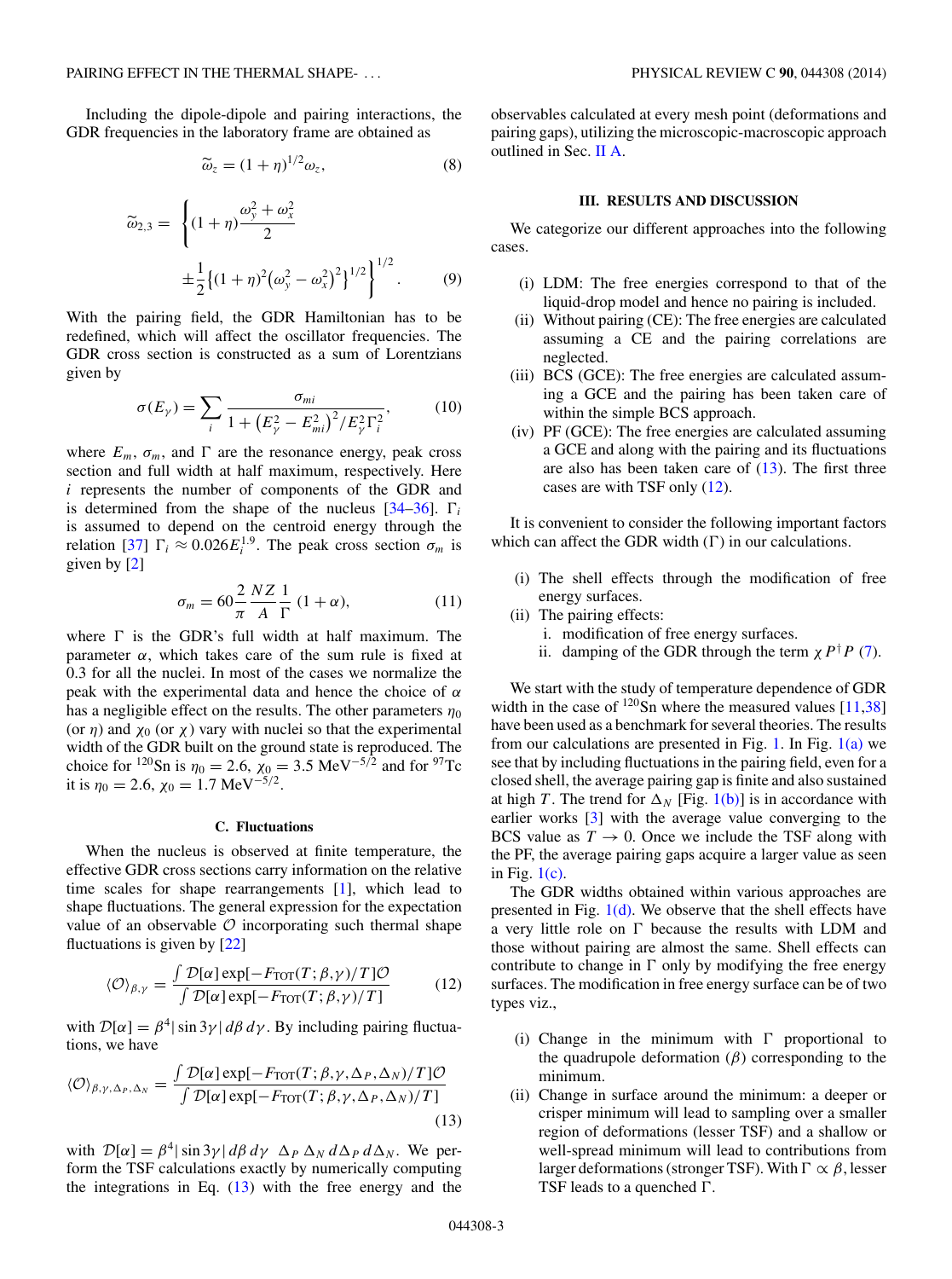<span id="page-3-0"></span>

FIG. 1. (Color online) (a) and (b) represent the pairing gaps as a function of temperature for <sup>120</sup>Sn with  $\beta = 0$  calculated from the simple BCS approach and with the pairing fluctuations (without shape fluctuations). Full results for both protons and neutrons are also shown: (c) average pairing gap, (d) GDR width in the case of  $120$ Sn, as a function of temperature. The calculations done without pairing utilize a CE approach (CE), whereas the calculations with simple BCS pairing (BCS) and with pairing fluctuations (PF) utilize a GCE approach (GCE). The results obtained using the liquid drop model (LDM) are also presented. Experimental values for 120Sn are taken from Refs. [\[11,](#page-4-0)[38\]](#page-5-0) and are shown by solid squares. For comparison, data for <sup>119</sup>Sb, taken from Ref. [\[19\]](#page-5-0), are also shown with open circles.

The free energy surfaces for <sup>120</sup>Sn at  $T = 0.4$  MeV are presented in Fig. 2 where we can see that the one without pairing resembles that of a LDM and hence the shell effects are subtle. With pairing, the surface around minimum energy becomes much crisper and leads to a quenched  $\Gamma$ . We can notice from Fig.  $1(c)$  that while treating pairing within the BCS approach there is no proton pairing and the averaged neutron pairing gap vanishes at  $T = 0.8$  MeV. With the inclusion of PF, the proton pairing develops, the neutron pairing strengthens, and it is sustained even at  $T = 2$  MeV. Subsequently the quenching of  $\Gamma$  is also sustained at higher T and the results agree with the experimental observations.



FIG. 2. (Color online) The free energy surfaces for  $^{120}Sn$  at  $T = 0.4$  MeV plotted without pairing and with pairing where the calculations are with CE and GCE, respectively. The contour line spacing is 0.5 MeV, the most probable shape is marked by a solid (red) circle and the first two minima are shaded.

Very recently, experimental data at low  $T$  for the nuclei <sup>201</sup>Tl [\[20\]](#page-5-0) and <sup>97</sup>Tc [\[25\]](#page-5-0) are reported and our results for <sup>97</sup>Tc nucleus is presented here. In  $97$ Tc, with BCS calculations, the proton pairing gap and neutron pairing gap vanish at  $T = 0.5$  MeV and  $T \sim 0.65$  MeV respectively as shown in



FIG. 3. (Color online) Similar to Figs.  $1(c)$  and  $1(d)$  but for the nucleus  $97$ Tc. Experimental values are taken from Ref. [\[25\]](#page-5-0) are shown with solid squares.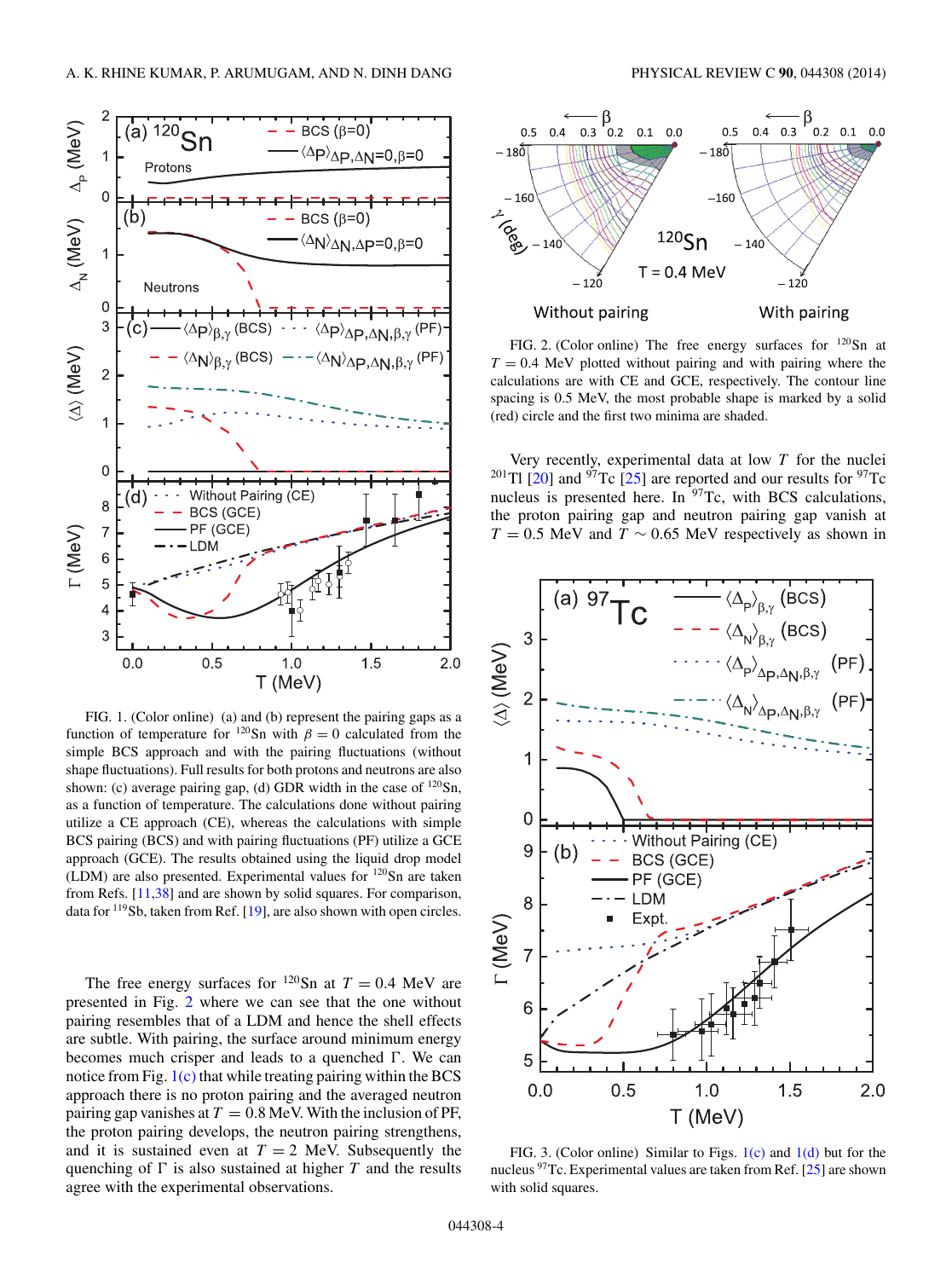<span id="page-4-0"></span>

FIG. 4. (Color online) Similar to Fig. [1\(d\)](#page-3-0) but for the nucleus 208Pb. Experimental values are taken from Ref. [\[23\]](#page-5-0) are shown with solid squares.

Fig.  $3(a)$ . While considering the PF along with TSF, the average pairing gaps continue to be strong even  $T = 2$  MeV. At low  $T$ , the discrepancy between "LDM" and "Without pairing" cases are due to the fact that the shell effects drive the shape of this nucleus to a deformed one (and hence a larger  $\Gamma$ ). The inclusion of pairing leads to a deeper minimum and hence quenched back  $\Gamma$  as shown by the dashed line in Fig. [3\(b\).](#page-3-0)

However, this quenching in  $\Gamma$  owing to BCS pairing is not sufficient to explain the experimental data. The latter can be explained only after the PF along with TSF are included as shown by the solid line in Fig.  $3(b)$ . Here we have demonstrated that the inclusion of not just pairing but also its fluctuations also is crucial to explain the observed quenching.

At low T, in  $120$ Sn we have seen that the shell effects have no role on  $\Gamma$  and they increase  $\Gamma$  in the case of <sup>97</sup>Tc at very low T. In <sup>208</sup>Pb, it is known  $[15]$  that the shell effects quench the GDR width as a consequence of a deeper minimum in the free energy surface. Our results in this case are shown in Fig. 4, where we see that the quenching in  $\Gamma$  occurs once we include the shell effects. Even for such a doubly magic nucleus, we can see a significant pairing gap by including the PF. However, the PF has no contribution to  $\Gamma$ , which is dominated by the shell effects only. More experimental data at lower T could be useful to validate this argument.

However, our results for <sup>97</sup>Tc, <sup>120</sup>Sn, and <sup>208</sup>Pb clearly demonstrate that the TSFM can be quite successful, if the shell effects (with explicit temperature dependence) and the pairing effects are properly incorporated in the free energy. To strengthen our arguments, it would be nice to have more experimental data for a single nucleus but at several temperatures along with a precise data at  $T = 0$ .

## **IV. CONCLUSIONS**

We have constructed a theoretical framework to study the GDR with proper treatment of pairing and its fluctuations along with the thermal shape fluctuations. Our study reveals that the observed quenching of GDR width at low temperature in the open-shell nuclei  $\frac{97}{120}$  and  $\frac{120}{120}$  can be understood in terms of simple shape effects caused by the pairing correlations. For a precise match with the experimental data, the consideration of pairing fluctuations is crucial.

Our results for  $97$ Tc,  $120$ Sn, and  $208$ Pb clearly demonstrate that the TSFM can be quite successful if the shell effects (with explicit temperature dependence) and the pairing ones are properly incorporated in the free energy. It has to be noted that often the empirical formula in Ref. [\[23\]](#page-5-0) (constructed to mimic the results of TSFM at higher temperatures) is quoted as the phenomenological TSFM. The subsequent failure of this empirical formula as well as its modifications in describing GDR width at low temperature should not be confused with that of the TSFM (also called the adiabatic TSFM) because of the absence of thermal pairing in the latter.

### **ACKNOWLEDGMENTS**

This work is supported by the Science and Engineering Research Board, Government of India, Project No. SR/FTP/PS-086/2011. A part of this work was completed at RIKEN and the numerical calculations were carried out using RIKEN Integrated Cluster of Clusters (RICC).

- [1] Y. Alhassid and B. Bush, [Nucl. Phys. A](http://dx.doi.org/10.1016/0375-9474(90)90087-3) **[509](http://dx.doi.org/10.1016/0375-9474(90)90087-3)**, [461](http://dx.doi.org/10.1016/0375-9474(90)90087-3) [\(1990\)](http://dx.doi.org/10.1016/0375-9474(90)90087-3).
- [2] P. Arumugam, G. Shanmugam, and S. K. Patra, [Phys. Rev. C](http://dx.doi.org/10.1103/PhysRevC.69.054313) **[69](http://dx.doi.org/10.1103/PhysRevC.69.054313)**, [054313](http://dx.doi.org/10.1103/PhysRevC.69.054313) [\(2004\)](http://dx.doi.org/10.1103/PhysRevC.69.054313).
- [3] L. G. Moretto, [Phys. Lett. B](http://dx.doi.org/10.1016/0370-2693(72)90265-1) **[40](http://dx.doi.org/10.1016/0370-2693(72)90265-1)**, [1](http://dx.doi.org/10.1016/0370-2693(72)90265-1) [\(1972\)](http://dx.doi.org/10.1016/0370-2693(72)90265-1).
- [4] N. D. Dang and A. Arima, [Phys. Rev. C](http://dx.doi.org/10.1103/PhysRevC.68.044303) **[68](http://dx.doi.org/10.1103/PhysRevC.68.044303)**, [044303](http://dx.doi.org/10.1103/PhysRevC.68.044303) [\(2003\)](http://dx.doi.org/10.1103/PhysRevC.68.044303).
- [5] N. Q. Hung and N. D. Dang, [Phys. Rev. C](http://dx.doi.org/10.1103/PhysRevC.78.064315) **[78](http://dx.doi.org/10.1103/PhysRevC.78.064315)**, [064315](http://dx.doi.org/10.1103/PhysRevC.78.064315) [\(2008\)](http://dx.doi.org/10.1103/PhysRevC.78.064315).
- [6] N. Q. Hung and N. D. Dang, [Phys. Rev. C](http://dx.doi.org/10.1103/PhysRevC.84.054324) **[84](http://dx.doi.org/10.1103/PhysRevC.84.054324)**, [054324](http://dx.doi.org/10.1103/PhysRevC.84.054324) [\(2011\)](http://dx.doi.org/10.1103/PhysRevC.84.054324).
- [7] N. D. Dang, K. Tanabe, and A. Arima, [Phys. Lett. B](http://dx.doi.org/10.1016/S0370-2693(98)01454-3) **[445](http://dx.doi.org/10.1016/S0370-2693(98)01454-3)**, [1](http://dx.doi.org/10.1016/S0370-2693(98)01454-3) [\(1998\)](http://dx.doi.org/10.1016/S0370-2693(98)01454-3).
- [8] N. D. Dang and A. Arima, [Nucl. Phys. A](http://dx.doi.org/10.1016/S0375-9474(98)00211-5) **[636](http://dx.doi.org/10.1016/S0375-9474(98)00211-5)**, [427](http://dx.doi.org/10.1016/S0375-9474(98)00211-5) [\(1998\)](http://dx.doi.org/10.1016/S0375-9474(98)00211-5).
- [9] N. D. Dang, K. Tanabe, and A. Arima, [Nucl. Phys. A](http://dx.doi.org/10.1016/S0375-9474(98)00621-6) **[645](http://dx.doi.org/10.1016/S0375-9474(98)00621-6)**, [536](http://dx.doi.org/10.1016/S0375-9474(98)00621-6) [\(1999\)](http://dx.doi.org/10.1016/S0375-9474(98)00621-6).
- [10] N. D. Dang, K. Tanabe, and A. Arima, [Nucl. Phys. A](http://dx.doi.org/10.1016/S0375-9474(00)00186-X) **[675](http://dx.doi.org/10.1016/S0375-9474(00)00186-X)**, [531](http://dx.doi.org/10.1016/S0375-9474(00)00186-X) [\(2000\)](http://dx.doi.org/10.1016/S0375-9474(00)00186-X).
- [11] P. Heckman *et al.*, [Phys. Lett. B](http://dx.doi.org/10.1016/S0370-2693(03)00017-0) **[555](http://dx.doi.org/10.1016/S0370-2693(03)00017-0)**, [43](http://dx.doi.org/10.1016/S0370-2693(03)00017-0) [\(2003\)](http://dx.doi.org/10.1016/S0370-2693(03)00017-0).
- [12] N. D. Dang and V. Zelevinsky, [Phys. Rev. C](http://dx.doi.org/10.1103/PhysRevC.64.064319) **[64](http://dx.doi.org/10.1103/PhysRevC.64.064319)**, [064319](http://dx.doi.org/10.1103/PhysRevC.64.064319) [\(2001\)](http://dx.doi.org/10.1103/PhysRevC.64.064319).
- [13] N. D. Dang and A. Arima, [Phys. Rev. C](http://dx.doi.org/10.1103/PhysRevC.67.014304) **[67](http://dx.doi.org/10.1103/PhysRevC.67.014304)**, [014304](http://dx.doi.org/10.1103/PhysRevC.67.014304) [\(2003\)](http://dx.doi.org/10.1103/PhysRevC.67.014304).
- [14] F. Camera *et al.*, [Phys. Lett. B](http://dx.doi.org/10.1016/S0370-2693(03)00403-9) **[560](http://dx.doi.org/10.1016/S0370-2693(03)00403-9)**, [155](http://dx.doi.org/10.1016/S0370-2693(03)00403-9) [\(2003\)](http://dx.doi.org/10.1016/S0370-2693(03)00403-9).
- [15] P. Arumugam, A. G. Deb, and S. K. Patra, [Europhys. Lett.](http://dx.doi.org/10.1209/epl/i2005-10012-8) **[70](http://dx.doi.org/10.1209/epl/i2005-10012-8)**, [313](http://dx.doi.org/10.1209/epl/i2005-10012-8) [\(2005\)](http://dx.doi.org/10.1209/epl/i2005-10012-8).
- [16] P. Arumugam and N. Dinh Dang, RIKEN Accel. Prog. Rep. **39**, 28 (2006).
- [17] N. Dinh Dang, in *Proceedings of the International Conference on Current Problems in Nuclear Physics and Atomic Energy (NPAE-2006), May 29 – Jun 3, 2006*, edited by I. M. Vyshnevskyi and V. P. Verbytskyi (Institute for Nuclear Research of National Academy of Sciences, Ukraine, 2007), Part I, p. 70.